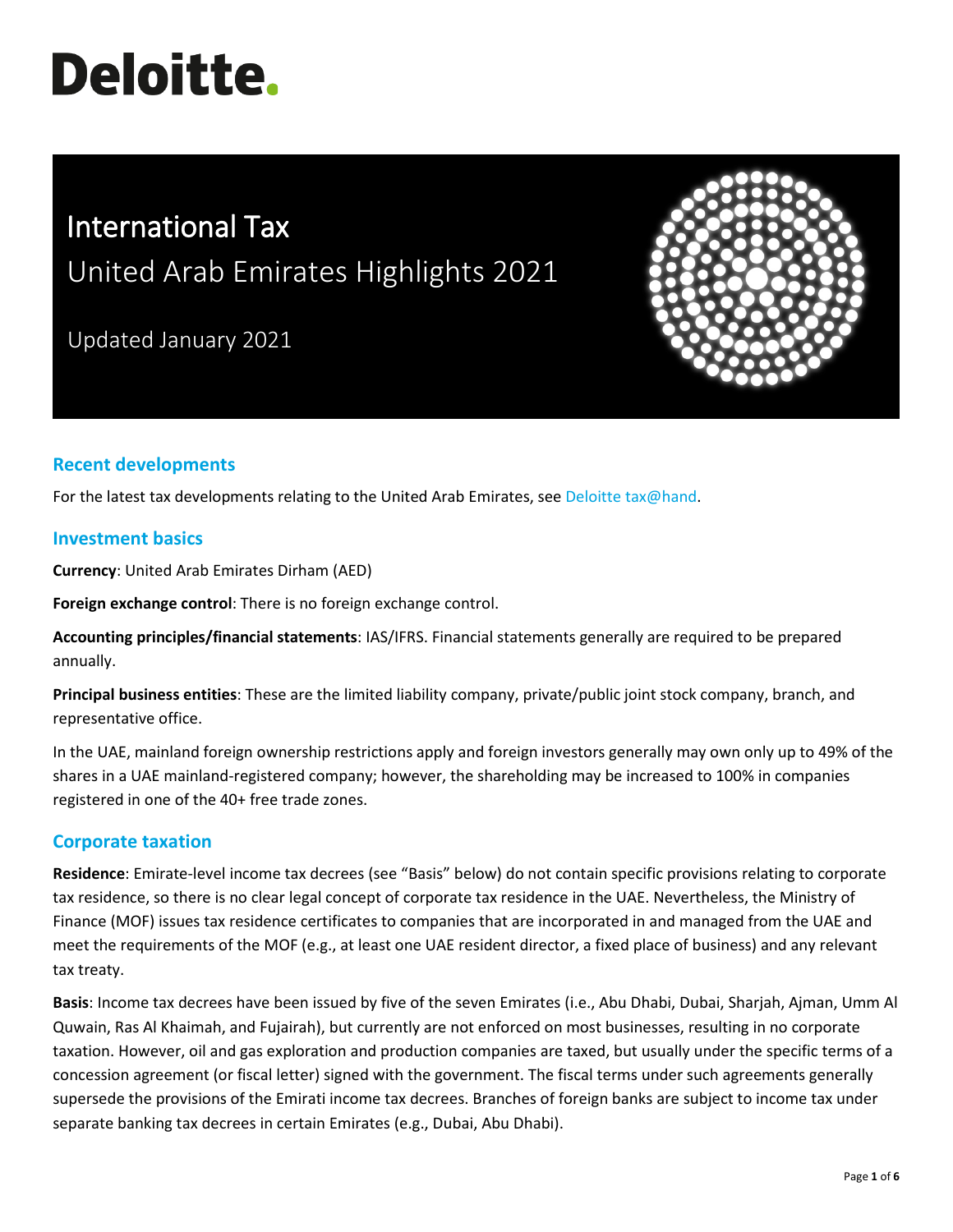**Taxable income**: The applicable income tax decrees/concession agreements and banking tax decrees include basic deductibility rules that need to be taken into account when determining taxable income.

**Rate**: Oil and gas exploration and production companies are taxed at progressive rates of up to 55% under the applicable Emirate-level income tax decree, although in practice different rates may be agreed with the relevant authority under specific government concession agreements.

Branches of foreign banks are taxed at rates according to the banking tax decree of the Emirate in which they operate, generally at a flat rate of 20%.

**Surtax**: There is no surtax.

**Alternative minimum tax**: There is no alternative minimum tax.

**Taxation of dividends**: There is no tax on dividends.

**Capital gains**: Capital gains generally are not taxable, unless derived by a company that is subject to tax under an income tax decree/concession agreement or banking tax decree.

**Losses**: Companies subject to tax under the income tax decrees (subject to concession agreements) may carry forward losses indefinitely. Companies subject to tax under the banking tax decrees may carry forward losses for two years. The carryback of losses is not permitted.

**Foreign tax relief**: There is no foreign tax relief.

**Participation exemption**: There is no participation exemption.

**Holding company regime**: There is no holding company regime.

**Incentives**: The UAE has established several free trade zones that offer benefits including: 15- to 50-year tax holidays (renewable), no restrictions on foreign ownership, no restrictions on capital and profit repatriation, and an exemption from import duties on goods brought into the zones.

#### **Compliance for corporations**

There are no significant tax compliance obligations for companies based in the UAE (except for companies subject to tax under income tax decrees/concession agreements or banking tax decrees).

#### **Individual taxation**

There are no tax laws that apply to individuals in the UAE and, as a result, no domestic concept of individual tax residence. Nevertheless, the MOF issues tax residence certificates to individuals who satisfy the requirements of the MOF (including physical presence in the UAE of more than 183 days within any 12-month period) and a relevant tax treaty, if appropriate.

#### **Withholding tax**

There are no withholding taxes in the UAE.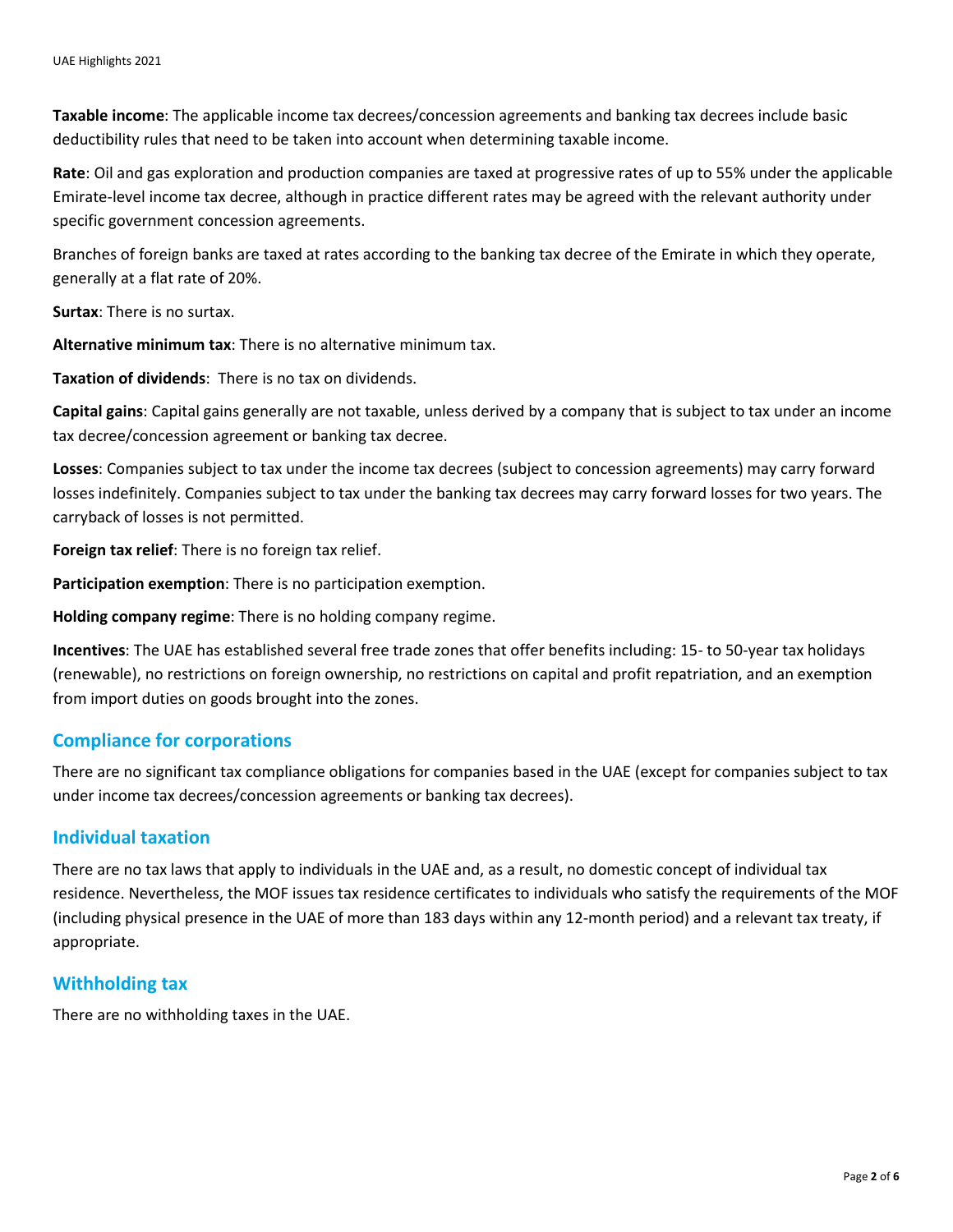#### **Anti-avoidance rules**

**Transfer pricing**: There is currently no transfer pricing legislation in the UAE. However, on 30 April 2019, the UAE issued Cabinet of Ministers Resolution No. 32 of 2019 setting forth country-by-country reporting rules that are broadly in line with guidance issued by the OECD. The rules are effective for financial years commencing on or after 1 January 2019 and apply to multinational enterprise groups that are tax resident in the UAE and have annual consolidated revenues exceeding AED 3.15 billion in the preceding fiscal year.

**Interest deduction limitations**: There are no interest deduction limitation rules in the UAE.

**Controlled foreign companies**: There are no controlled foreign company rules in the UAE.

**Hybrids**: There are no anti-hybrid rules in the UAE.

**Economic substance requirements**: On 30 April 2019, the UAE issued the Cabinet of Ministers Resolution No. 31 of 2019 setting forth economic substance requirements for UAE entities (including companies and branches) licensed to carry out certain "relevant activities" in the UAE. Failure to adhere to these requirements could trigger penalties. The following nine activities are considered relevant activities: banking, insurance, fund management, financing and leasing, shipping, headquarters, holding company, intellectual property holding, and distribution and service center activities.

If such entities derive income from any of the relevant activities, they are required to comply with the following three economic substance tests, as well as certain reporting requirements: (1) the entity must be directed and managed in the UAE with regard to the relevant activity; (2) the entity must demonstrate that core income generating activities have been undertaken in the UAE with regard to the relevant activity; and (3) the entity must have an adequate number of qualified employees in the UAE, incur adequate expenditure in the UAE, and have an adequate physical presence in the country. A test with less stringent requirements applies for pure equity holding companies.

**Disclosure requirements**: Annual audited financial statements prepared on the basis of IFRS/IAS must be filed with the Ministry of Commerce by businesses located outside the free trade zones.

Entities located within a free trade zone report to the free trade zone authority for the relevant zone and generally are required to submit audited financial statements in accordance with IFRS/IAS annually. Some free trade zones do not require or do not enforce submission of annual audited financial statements.

**Exit tax**: There is no exit tax in the UAE.

**General anti-avoidance rule**: There is no general anti-avoidance rule in the UAE.

#### **Value added tax**

| <b>Rates</b>         |    |  |
|----------------------|----|--|
| <b>Standard rate</b> | 5% |  |
| <b>Reduced rate</b>  | 0% |  |

**Taxable transactions**: VAT applies on the supply of a broad base of goods and services, as well as the importation of goods, with some limited exceptions. It is overseen by the Federal Tax Authority (FTA).

**Rates**: The standard VAT rate is 5%; certain supplies of goods and services are zero-rated or exempt from VAT.

**Registration**: Registration is mandatory for taxable persons resident in the UAE whose taxable supplies exceed AED 375,000 in the previous 12 months (or are expected to exceed AED 375,000 within the next 30 days). A resident business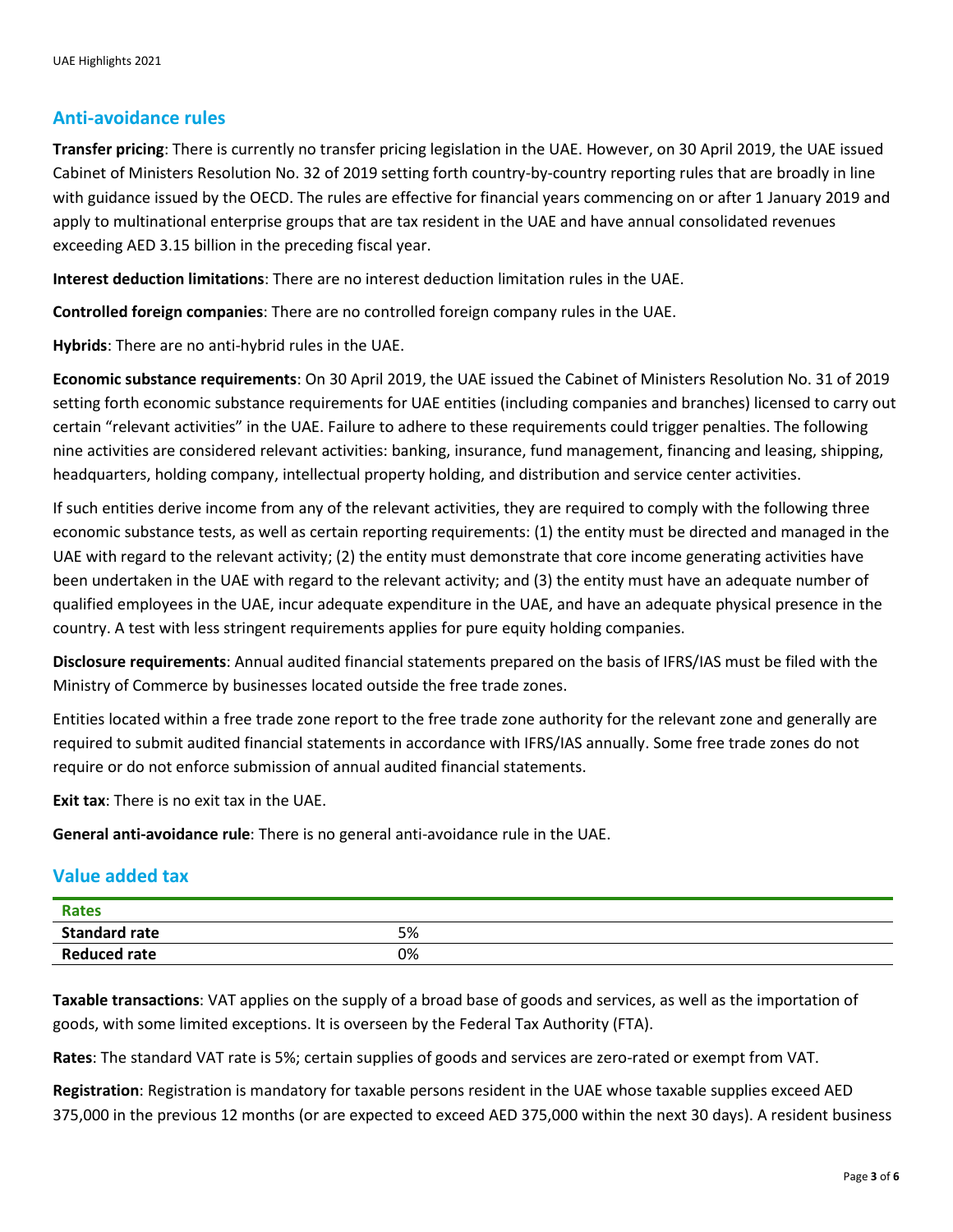may register voluntarily if its taxable supplies exceed AED 187,500 in the previous 12 months (or are expected to exceed AED 187,500 within the next 30 days). No threshold applies to nonresidents that are required to register for VAT to remit any tax payable by them on supplies in the UAE.

**Filing and payment**: VAT returns generally are required on a monthly or quarterly basis depending on turnover, but the FTA may specify a longer or shorter period if it considers that to be appropriate. Returns must be filed electronically via the FTA portal by the 28th day (or the next business day if the 28th day falls on a weekend or national holiday) of the month following the end of the reporting period. Any VAT payable for the reporting period is due on the return filing date and payments generally are made online via the e-Dirham website.

#### **Other taxes on corporations and individuals**

Unless otherwise stated, the taxes in this section apply to both companies and individuals.

**Social security contributions**: Social security contributions are due only in respect of nationals of the Gulf Cooperation Council (GCC) countries (i.e., Bahrain, Kuwait, Oman, Qatar, Saudi Arabia, and the UAE). For UAE national employees, the employer and employee pension contribution rates are 12.5% and 5%, respectively, and contributions are based on the monthly contractual salary, including basic allowances, as agreed in the local employment contract. The contribution rates and bases for other GCC nationals vary, but broadly are in line with those for UAE nationals.

Under UAE labor law, non-GCC national employees are entitled to an end-of-service benefit (EOSB) if their employment contract is terminated after completion of at least one year of service. EOSB is payable by the employer and calculated as 21 days per year of basic wages for the first five years of employment, plus 30 days per year of basic wage for each additional year of service, subject to a maximum EOSB payment of two years' remuneration.

**Payroll tax**: There is no payroll tax.

**Capital duty**: There is no capital duty but limited registration/notary or attestation fees may apply.

**Real property tax**: There is no real property tax but limited registration/notary or attestation fees may apply. In the case of a residential rental, certain Emirates charge a municipality fee, which varies according to the Emirate in which the property is situated. For the Emirate of Dubai, a municipality fee of 5% is levied on the annual rental value of residential property and is included proportionally in the monthly utility bills (electricity and water) for the property.

**Transfer tax**: A transfer charge is levied on the direct and, in specific circumstances, indirect transfer of real property situated in the UAE (e.g., a transfer of shares in a company holding real estate situated in the UAE). The charge also is levied on partial transfers under certain circumstances.

The tax rate varies according to the Emirate in which the property is situated. For the Emirate of Dubai, the rate is 4%, borne equally by the buyer and the seller (although, in practice, the buyer generally is responsible for paying the transfer fee).

**Stamp duty**: There is no stamp duty, although free trade zones generally charge companies operating within the zone an administrative fee for a transfer of shares in other UAE companies.

**Net wealth/worth tax**: There is no net wealth tax or net worth tax.

**Inheritance/estate tax**: There is no inheritance tax regime. In the absence of a registered will, inheritance is dealt with in accordance with Islamic Shari'a principles.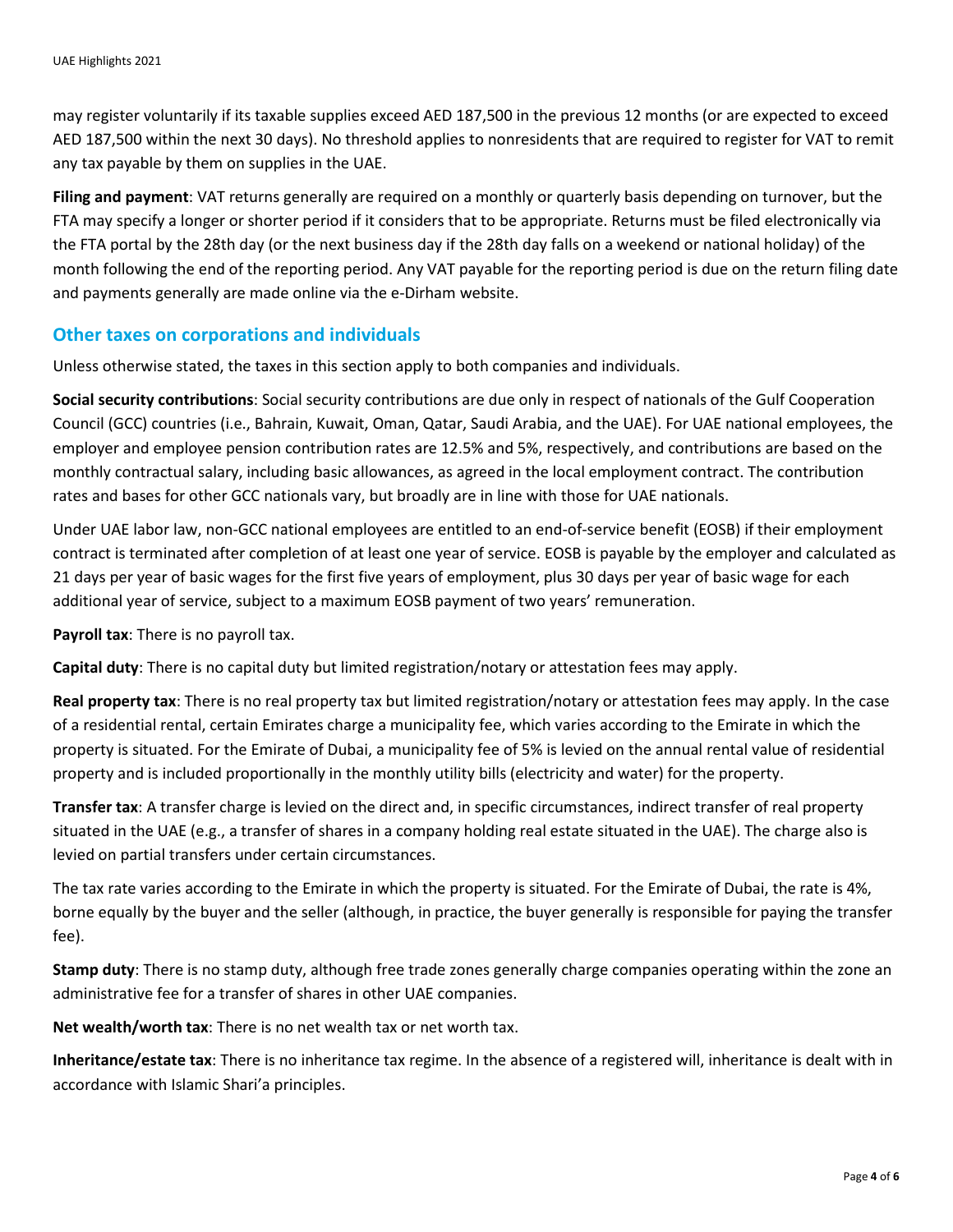#### **Other**

#### **Customs duties**

Customs duty is payable on the importation of goods at the first point of entry into the GCC. In the UAE, rates are typically 0% or 5% depending on the goods' classification under the tariff, although higher rates may apply on a limited range of goods. Exemptions and suspension of customs duty are available in specified circumstances.

#### **Excise tax**

Excise tax is payable on the importation, manufacture, and stockpiling of excisable goods, which include carbonated beverages, sweetened beverages, energy drinks, tobacco, and tobacco products, such as electronic cigarettes and associated liquids and tools.

There are compliance and reporting requirements for importing, manufacturing, or stockpiling excisable products into the UAE. Additional compliance requirements exist for specified excisable products under the digital tax stamp regime.

#### **Municipal taxes**

Municipal taxes are imposed on certain hotel and leisure services and property rentals.

In the case of property rentals, certain Emirates charge a municipality fee on the annual rental value of the property, which varies according to the Emirate in which the property is situated. For the Emirate of Dubai, a municipality fee of 10% is levied on commercial properties. The fee is included proportionally in the monthly utility bills (electricity and water) for the property.

**Tax treaties:** The UAE has concluded 88 treaties. The OECD multilateral instrument (MLI) entered into force for the United Arab Emirates on 1 September 2019.

**Tax authorities:** Ministry of Finance, Federal Tax Authority, and General Pension and Social Security Authority

Contact us:

**Alex Law Mark Junkin** 

Email: [alexlaw@deloitte.com](mailto:alexlaw@deloitte.com) Email: [majunkin@deloitte.com](mailto:majunkin@deloitte.com)